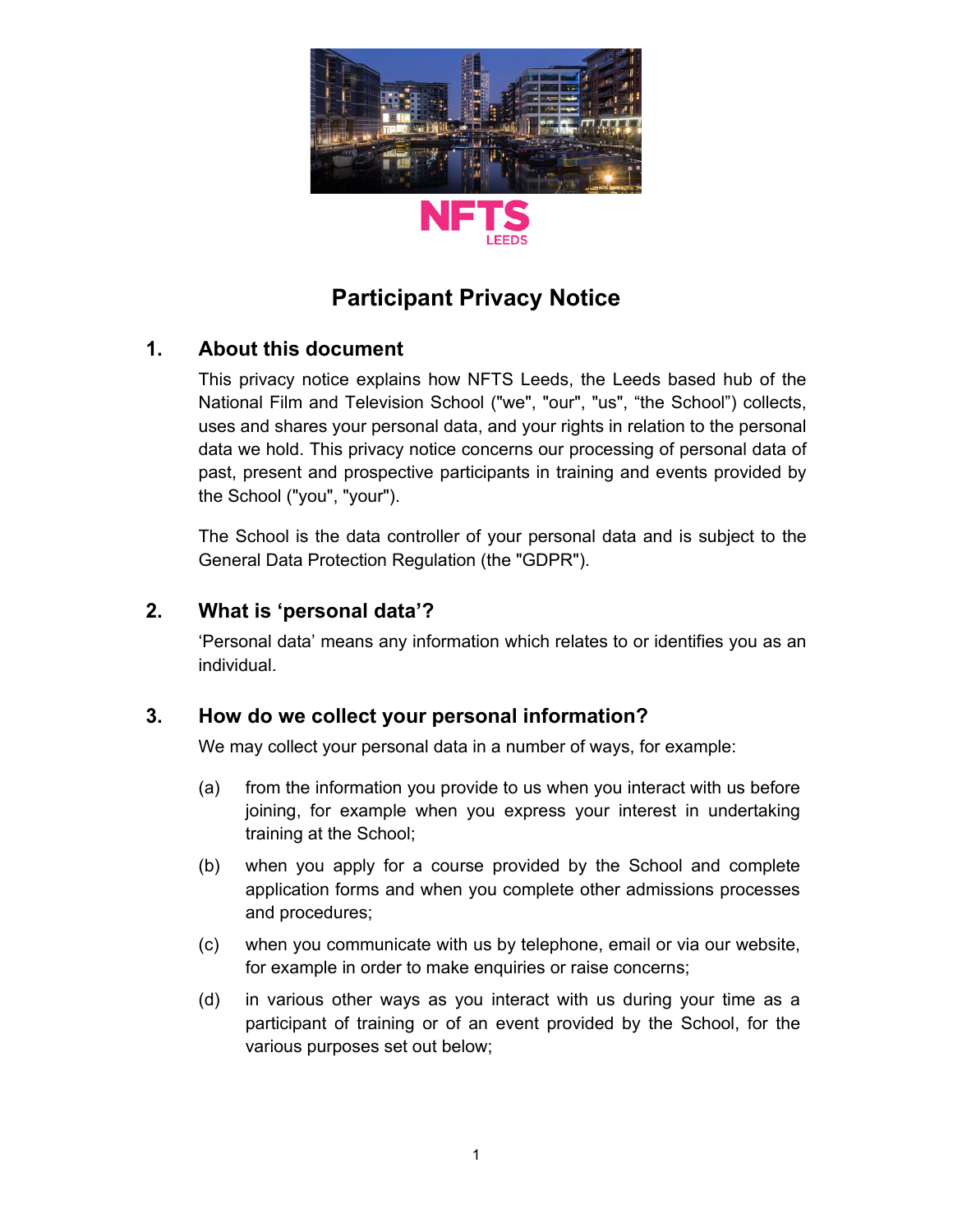(e) from third parties, for example from your previous or current university or employers who may provide a reference about you or who may sponsor your studies.

# **4. What types of information do we collect?**

We may collect the following types of personal data about you:

- (a) your name, and contact information such as address, email address and telephone number, as well as your date of birth, national insurance number (or other tax identification number) and your passport number or national identity card details, country of domicile and your nationality. For certain courses, we may allocate you a unique student number.
- (b) (where relevant for longer term courses) information relating to your education and employment history, the school(s), sixth form college(s) and other colleges or universities you have attended and places where you have worked, the courses you have completed, dates of study and examination results. We will also keep records relating to assessments of your work, details of examinations taken, your predicted and actual examination grades and other information in your student record;
- (c) information about your family or personal circumstances, and both academic and extracurricular interests, for example where this is relevant to the assessment of your suitability to receive a bursary or in order to provide you with appropriate pastoral care;
- (d) sensitive personal data and information about criminal convictions and offences, including:
	- (i) information concerning your health and medical conditions (e.g. any disabilities you may have);
	- (ii) certain criminal convictions; and
	- (iii) information about your racial or ethnic origin; religion or similar beliefs; and sexual orientation.

# **5. How do we use information about our participants?**

The purposes for which we may use personal data (including sensitive personal data that you have chosen to give us) during a participant's association with us include:

- (a) recruitment and admissions;
- (b) academic matters, including:
	- (i) the provision of our core teaching and learning services (e.g. registration, assessment, attendance, managing progress, course evaluation, diversity monitoring, certification,);
	- (ii) maintaining participant records;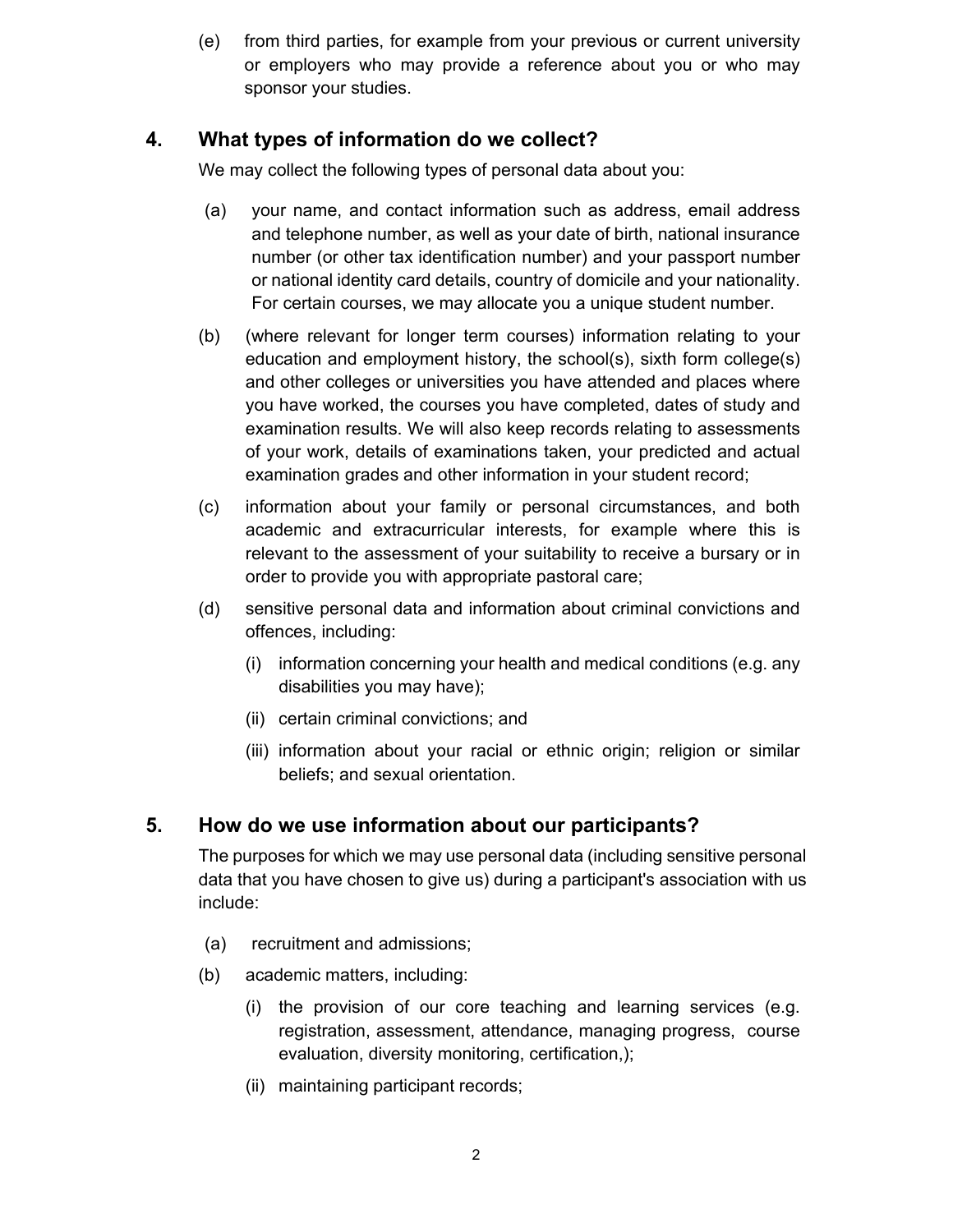- (iii) assessing your eligibility for bursaries and scholarships, etc.
- (c) nonacademic matters in support of our core services, including events, masterclasses and workshop tasters
- (d) monitoring equal opportunities;
- (e) reporting to the Scottish Government, who provide our bursary fund, about bursary applications made and contributions granted
- (f) safeguarding and promoting the welfare of participants;
- (g) ensuring participants' safety and security;
- (h) managing the use of social media;
- (i) managing car parking and access to internet at our training sites;
- (j) administering finance (e.g. fees, scholarships and bursaries);
- (k) other administrative purposes, including:

i. carrying out research and statistical analysis;

- (l) ii. carrying out audits (e.g. to ensure compliance with our regulatory and legal obligations);
- (m) iii. providing operational information (e.g. providing IT support, information about building closures or access restrictions on site, or safety advice);
- (n) iv. promoting our services (e.g. providing information about placements, or events happening on and off site)
- (o) preventing and detecting crime;
- (p) dealing with grievances and disciplinary actions;
- (q) dealing with complaints and enquiries.

### **6. What is the purpose and legal basis for processing your information and how do we use it?**

We may process your personal data because it is necessary for the performance of a contract with you or in order to take steps at your request prior to entering into a contract. In this respect, we use your personal data for the following:

- (a) to interact with you before you are registering as a participant in training, as part of the admissions process (e.g. to send you a course outline or answer enquiries about our courses);
- (b) once you have registered , to provide you with the services as set out in our Terms and Conditions;
- (c) to deal with any concerns or feedback you may have;
- (d) for any other purpose for which you provide us with your personal data.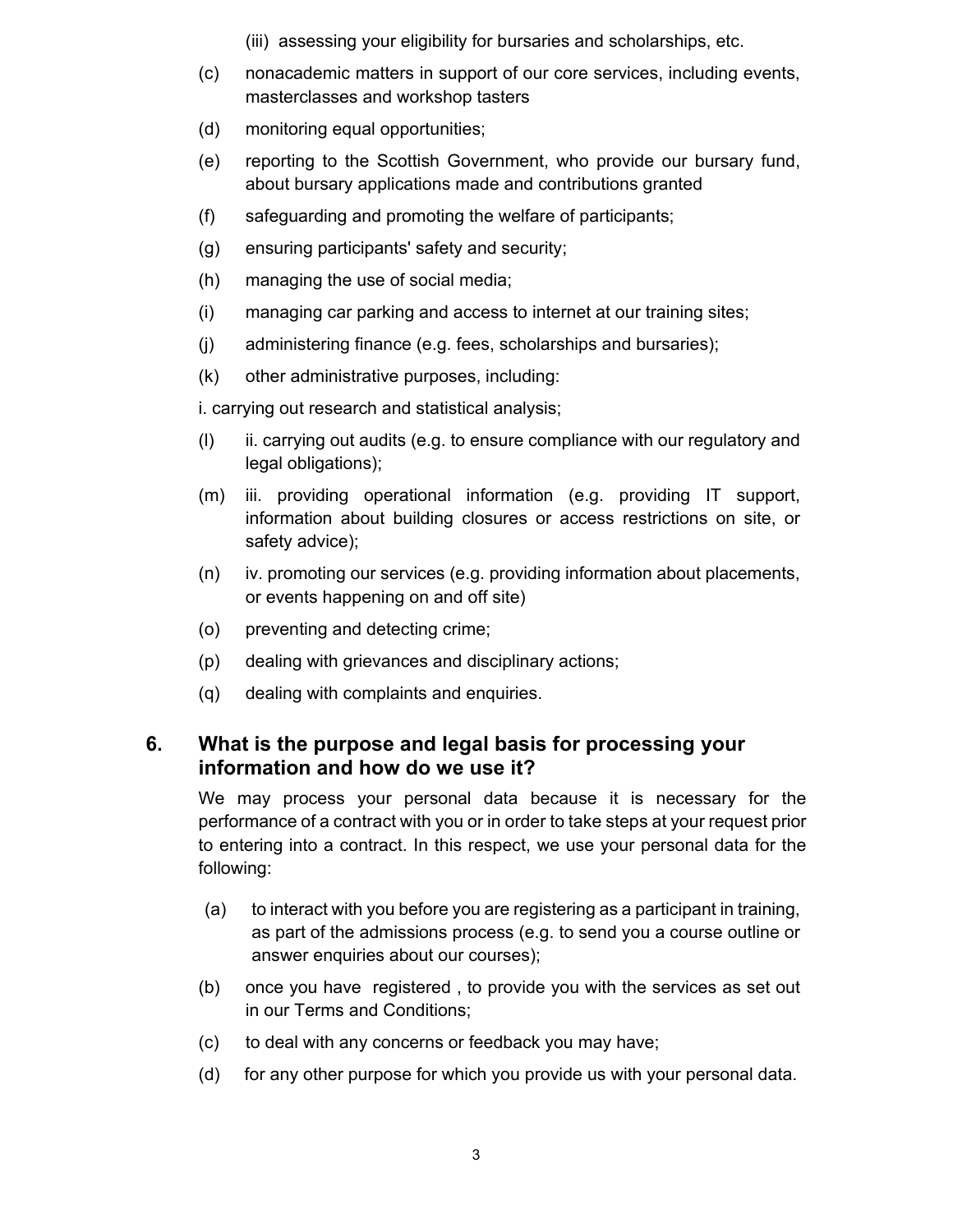We may also process your personal data because it is necessary for the performance of our tasks carried out in the public interest (as set out in our constitutional documents, which are available here:

https://nfts.co.uk/sites/default/files/u102/Documents/Governance/Articles\_of\_Association.pdf

or because it is necessary for our or a third party's legitimate interests. In this respect, we may use your personal data for the following:

- (a) to provide you with educational services which may not be set out in our Terms and Conditions but which are nevertheless a part of our academic and educational mission;
- (b) to monitor and evaluate the performance and effectiveness of the School, including by training our staff or monitoring their performance;
- (c) to maintain and improve the academic, corporate, financial, estate and human resource management of the School;
- (d) to promote equality and diversity throughout the School;
- (e) to seek advice on our rights and obligations, such as where we require our own legal advice;
- (f) recovering money you owe to us;

We may also process your personal data for our compliance with our legal obligations. In this respect, we may use your personal data for the following:

- (a) to meet our compliance and regulatory obligations, such as compliance with anti-money laundering laws and safeguarding requirements;
- (b) for the prevention and detection of crime;
- (c) in order to assist with investigations (including criminal investigations) carried out by the police and other competent authorities.

We may also process your personal data where:

- (a) it is necessary to protect your or another person's vital interests; or
- (b) we have your specific or, where necessary, explicit consent to do so.

#### **7. Who will my information be shared with?**

For the purposes referred to in this privacy notice and relying on the bases for processing as set out above, we may share your personal data with certain third parties. You are given the opportunity to opt out of some of these data sharing arrangements, for example when you register with us, but you should carefully consider the possible impact of doing this. Unless an opt-out is in place, we may disclose limited relevant personal data to a variety of recipients including: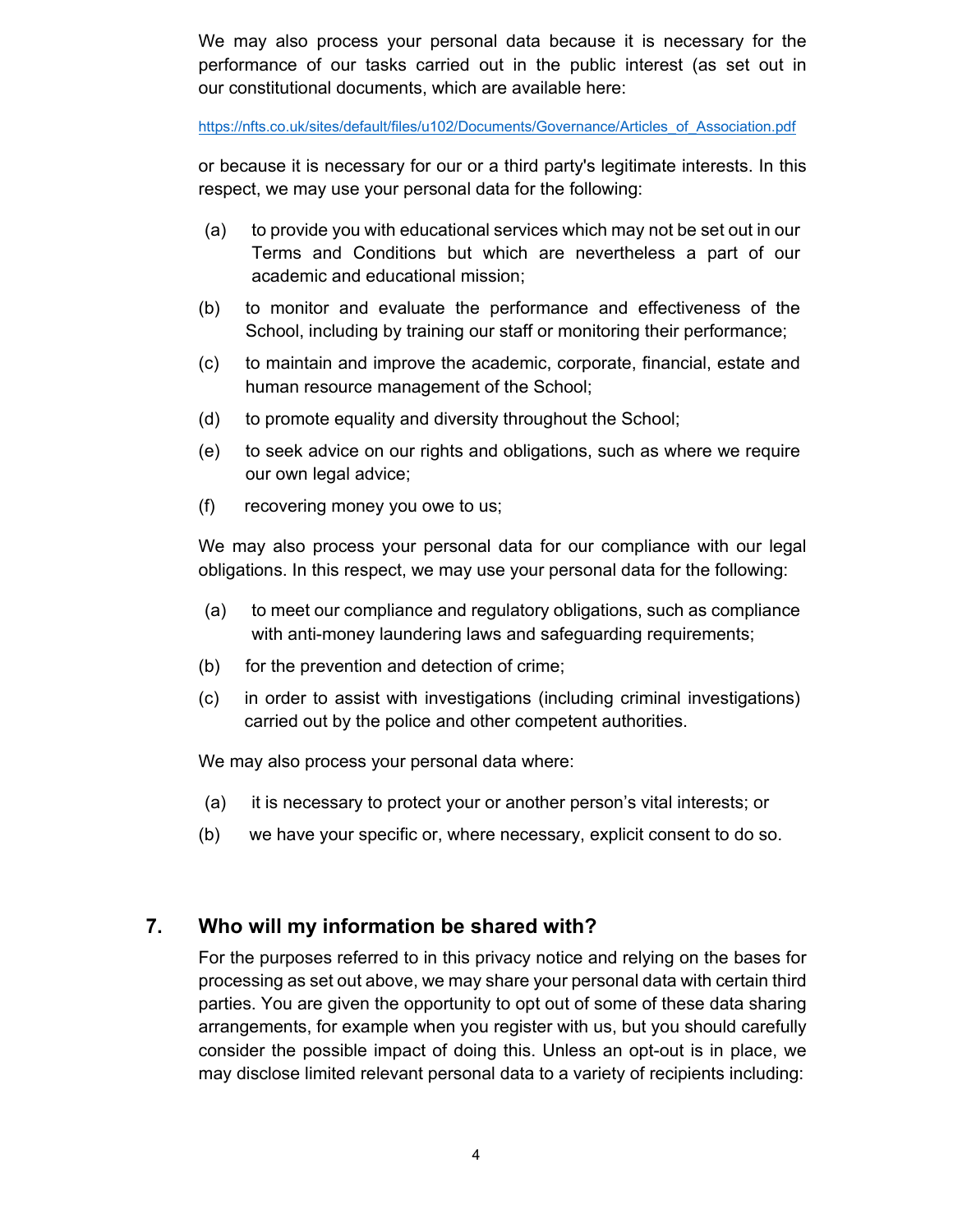- (a) our employees, agents and contractors where there is a legitimate reason for their receiving the information, including:
- (b) third parties who are contracted to provide IT and payroll services for us;
- (c) internal and external auditors.
- (d) those with an interest in tracking student progress and attendance, including:
- (e) current or potential employers (to provide references and, where participants are sponsored by their employer, to provide details of progress/attendance);
- (f) crime prevention or detection agencies (e.g. the police, the Department for Work and Pensions and Trading Standards);
- (g) parents, guardians, and next-of-kin (where there is a legitimate reason for disclosure);

# **8. Will my information be shared outside of the EU?**

Some of the personal data we process about you will be transferred to, and stored at, a destination outside the European Economic Area ("EEA"), for example where it is processed by staff operating outside the EEA who work for us or for one of our suppliers, or where personal data is processed by one of our suppliers who is based outside the EEA or who uses storage facilities outside the EEA.

In these circumstances, your personal data will only be transferred on one of the following bases:

- (a) where the transfer is subject to one or more of the "appropriate safeguards" for international transfers prescribed by applicable law (e.g. standard data protection clauses adopted by the European Commission);
- (b) a European Commission decision provides that the country or territory to which the transfer is made ensures an adequate level of protection; or
- (c) there exists another situation where the transfer is permitted under applicable law (e.g. where we have your explicit consent).

### **9. Fundraising and Alumni Relations**

We pass certain details of your personal data to our Alumni and Events teams for students graduating from certificate and diploma courses. This information will be used for alumni activities, including sending School communications, promotion of alumni services such as job opportunities, events and programmes. Your personal data may also be used in fundraising programmes.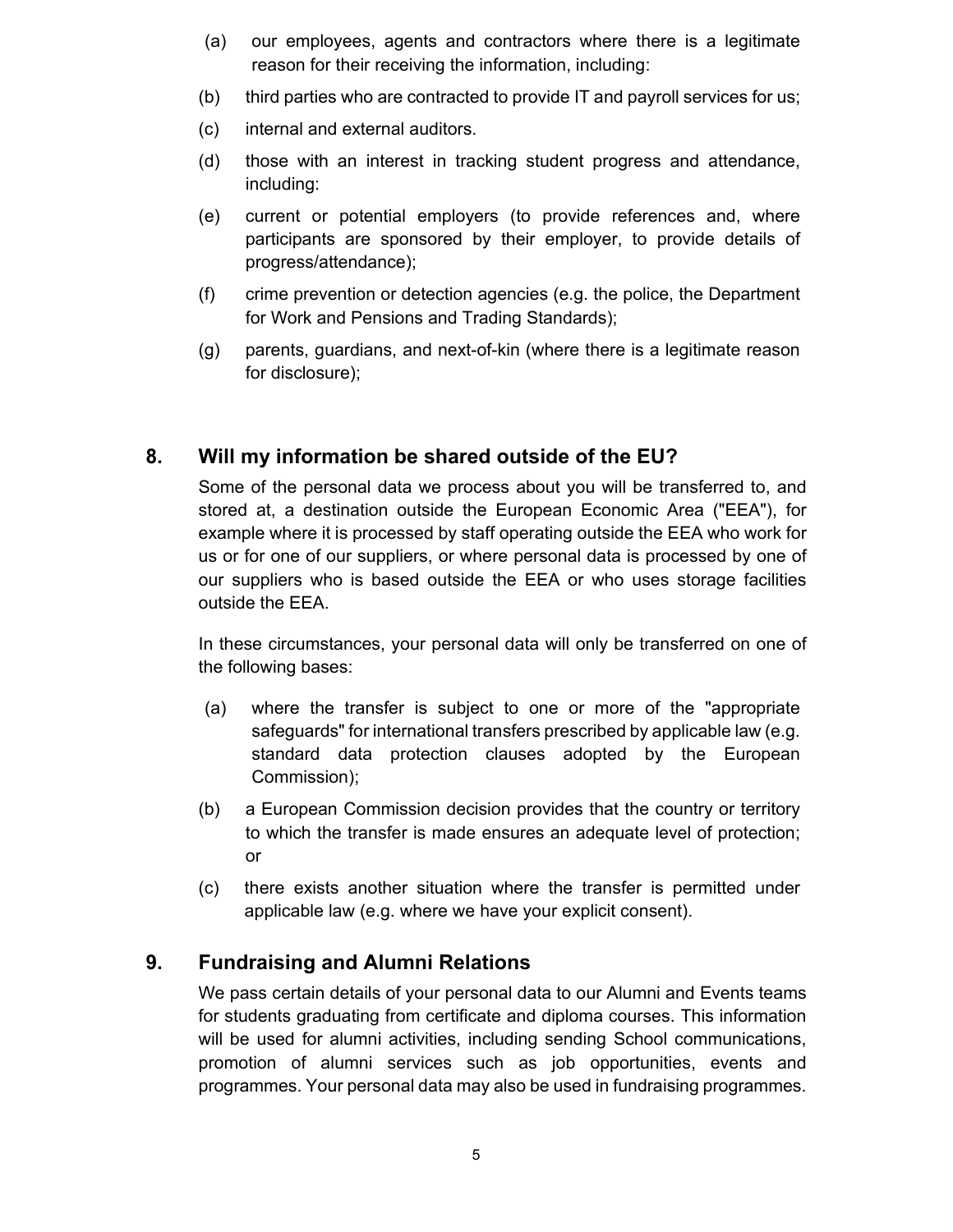We may also disclose limited personal data to our contractors for analysis in connection with fundraising activities.

For more information about how your personal data is used by the Alumni and Events teams, please see the fundraising and alumni relations privacy statement, available at: https://nfts.co.uk/privacy-policy

If you do not want your personal data to be used for any of these purposes, please email: nftsleeds@nfts.co.uk

We may want to contact you after your course participation to discuss the impact of the course on your career development, and promote any successes which may be attributable to undertaking training with us.

#### **10. How can I make changes to my personal data?**

Please tell us promptly about any changes to the information we hold about you. This is particularly important for your contact details. You can do this by emailing: nftsleeds@nfts.co.uk

#### **11. How long is my information kept?**

Subject to any other notices that we may provide to you, we may retain your personal data for a period of 12 months after your association with us has come to an end. However, some information may be retained indefinitely by us in order to maintain your participant record for archiving purposes (or by the Alumni and Events team for the purposes of supporting your lifelong relationship with NFTS).

#### **12. What are my rights under the GDPR?**

Under the GDPR you have the following rights:

- (a) to obtain access to, and copies of, the personal data that we hold about you;
- (b) to require that we cease processing your personal data if the processing is causing you damage or distress;
- (c) to require us not to send you marketing communications.
- (d) to require us to correct the personal data we hold about you if it is incorrect;
- (e) to require us to erase your personal data;
- (f) to require us to restrict our data processing activities (and, where our processing is based on your consent, you may withdraw that consent, without affecting the lawfulness of our processing based on consent before its withdrawal);